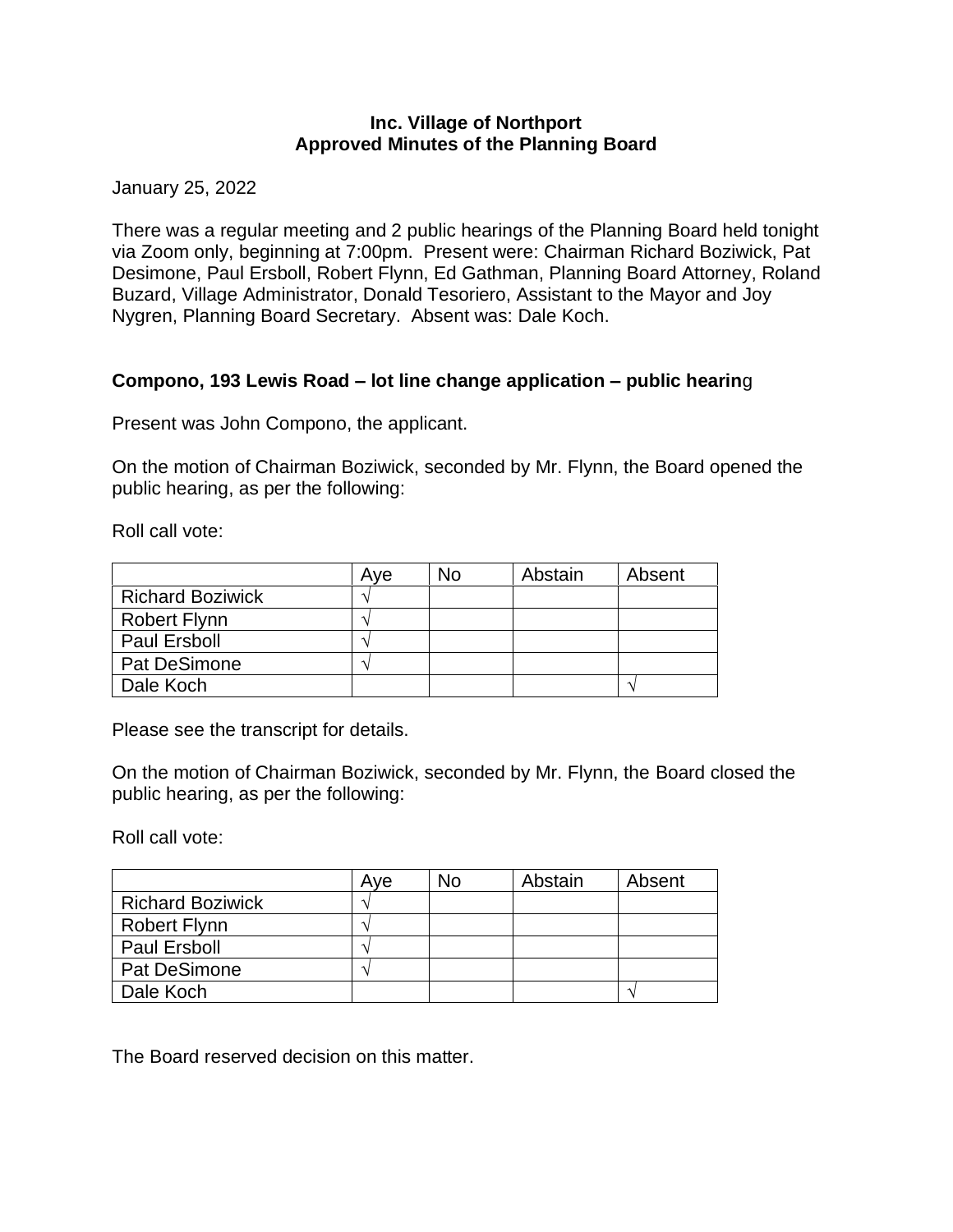# **Manngard, 124 Chestnut Circle – lot line change application – public hearing**

Present were Erik Manngard and Elise Manngard.

On the motion of Chairman Boziwick, seconded by Mr. Flynn, the Board opened the public hearing, as per the following:

Roll call vote:

|                         | Ave | No | Abstain | Absent |
|-------------------------|-----|----|---------|--------|
| <b>Richard Boziwick</b> |     |    |         |        |
| <b>Robert Flynn</b>     |     |    |         |        |
| <b>Paul Ersboll</b>     |     |    |         |        |
| <b>Pat DeSimone</b>     |     |    |         |        |
| Dale Koch               |     |    |         |        |

Please see the transcript for details.

The Board directed the Secretary to re-notice the public hearing as a subdivision.

On the motion of Chairman Boziwick, seconded by Mr. Ersboll, the Board closed the public hearing, as per the following:

Roll call vote:

|                         | Ave | No | Abstain | Absent |
|-------------------------|-----|----|---------|--------|
| <b>Richard Boziwick</b> |     |    |         |        |
| <b>Robert Flynn</b>     |     |    |         |        |
| <b>Paul Ersboll</b>     |     |    |         |        |
| <b>Pat DeSimone</b>     |     |    |         |        |
| Dale Koch               |     |    |         |        |

On the motion of Chairman Boziwick, seconded by Mr. Ersboll, the Board adopted the ensuing resolution, as per the following:

Roll call vote:

|                         | Ave | N٥ | Abstain | Absent |
|-------------------------|-----|----|---------|--------|
| <b>Richard Boziwick</b> |     |    |         |        |
| <b>Robert Flynn</b>     |     |    |         |        |
| <b>Paul Ersboll</b>     |     |    |         |        |
| <b>Pat DeSimone</b>     |     |    |         |        |
| Dale Koch               |     |    |         |        |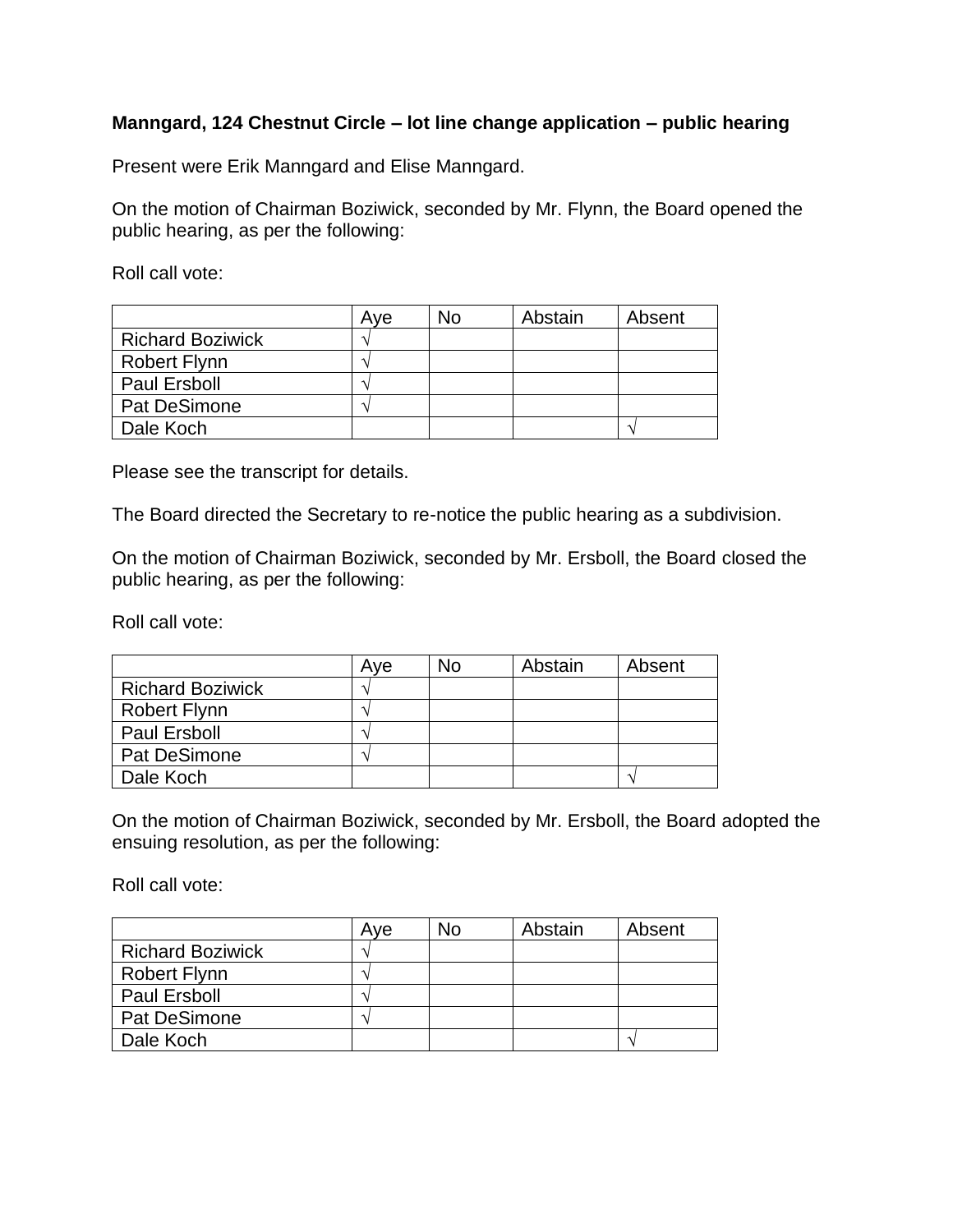**BE IT RESOLVED**: That the Village of Northport Planning Board will hold a public hearing to consider the subdivision application for 124 Chestnut Circle, on Tuesday, February 22, 2022 at 7pm.

# **Starbucks, 687 Fort Salonga Road – site plan application**

There was no representation for this matter.

Chairman Boziwick noted receipt of an email from the applicant requesting the postponement of their public hearing.

On the motion of Chairman Boziwick, seconded by Mr. Flynn, the Board adopted the ensuing resolution, as per the following:

Roll call vote:

|                         | Ave | No | Abstain | Absent |
|-------------------------|-----|----|---------|--------|
| <b>Richard Boziwick</b> |     |    |         |        |
| <b>Robert Flynn</b>     |     |    |         |        |
| Paul Ersboll            |     |    |         |        |
| <b>Pat DeSimone</b>     |     |    |         |        |
| Dale Koch               |     |    |         |        |

**BE IT RESOLVED:** That the Village of Northport Planning Board will hold a public hearing to consider the site plan application for Starbucks, 687 Fort Salonga Road, on Tuesday, February 22, 2022 at 7pm.

### **Mahoney, 140 Scudder Ave – new steep slope application**

Present was David Mahoney, the homeowner.

Mr. Mahoney stated that the intent of this application is to replace a failing railroad tie retaining wall and replace it with a block wall. Additionally, the proposed plans call the widen the driveway area by approximately 2', so that 2 cars will fit side by side, and be off of Scudder Avenue.

The Board briefly discussed the matter, and on the motion of Chairman Boziwick, seconded by Mr. Flynn, as per below, adopted the following resolution:

Roll call vote:

|                         | Ave | No | Abstain | Absent |
|-------------------------|-----|----|---------|--------|
| <b>Richard Boziwick</b> |     |    |         |        |
| <b>Robert Flynn</b>     |     |    |         |        |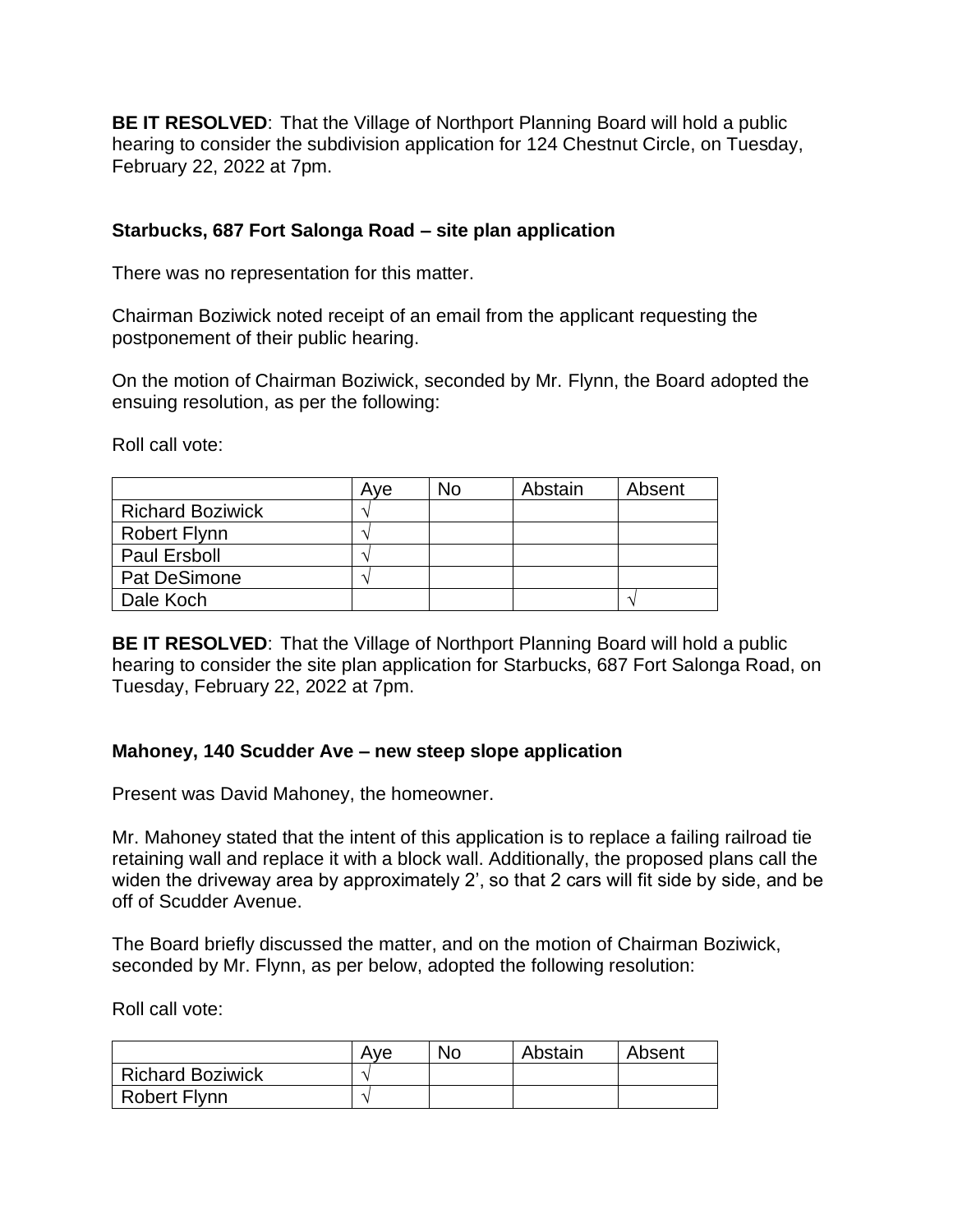| Paul Ersboll |  |  |
|--------------|--|--|
| Pat DeSimone |  |  |
| Dale Koch    |  |  |

- **WHEREAS:** A steep slope application was received on December 2, 2021, from David Mahoney, of 140 Scudder Ave. and
- **WHEREAS:** The January 25, 2022 Asst. to the Mayor report states that the application is substantially complete and recommends approval, and now therefore
- **BE IT RESOLVED:** The Asst. to the Mayor has determined that the proposed action is a Type II Action requiring no additional environmental review, and
- **BE IT RESOLVED:** That the David Mahoney slope application, for the work proposed at 140 Scudder Ave. is hereby approved, and

#### **BE IT FURTHER RESOLVED:** The following conditions need to be met before issuance of final approval:

- 1. The applicant must obtain a Building Permit.
- 2. After construction is complete, applicant must supply an engineer's letter certifying the walls were built according to submitted and approved plans.
- 3. After construction is complete, applicant must submit a Final Survey.
- 4. Final inspection and approval by the Village upon receipt of the Final Survey.

### **Cox, 229 Woodbine Ave – preliminary application**

Present were Kevin Cox, the homeowner, and Christopher Voorhis of Nelson and Pope.

Mr. Voorhis stated that the intent of this preliminary meeting is to review a proposed single family 2-story residence with a cellar and garage and retaining walls at the above-mentioned address.

The Board discussed the preliminary plans and noted that the retaining walls are close to the property lines, and the applicant noted that the walls could be stepped back and buffer landscaping can be planted.

Mr. Cox mentioned that as he owns the adjoining lot, they were considering a lot line change to improve access to this property. Mr. Gathman asked if both lots were held in the same name. Mr. Cox replied that they were. Mr. Gathman responded that the lots might be considered merged, and that the applicant might need to seek relief from the Board of Zoning Appeals.

The Board directed that a formal application must be submitted to the Village.